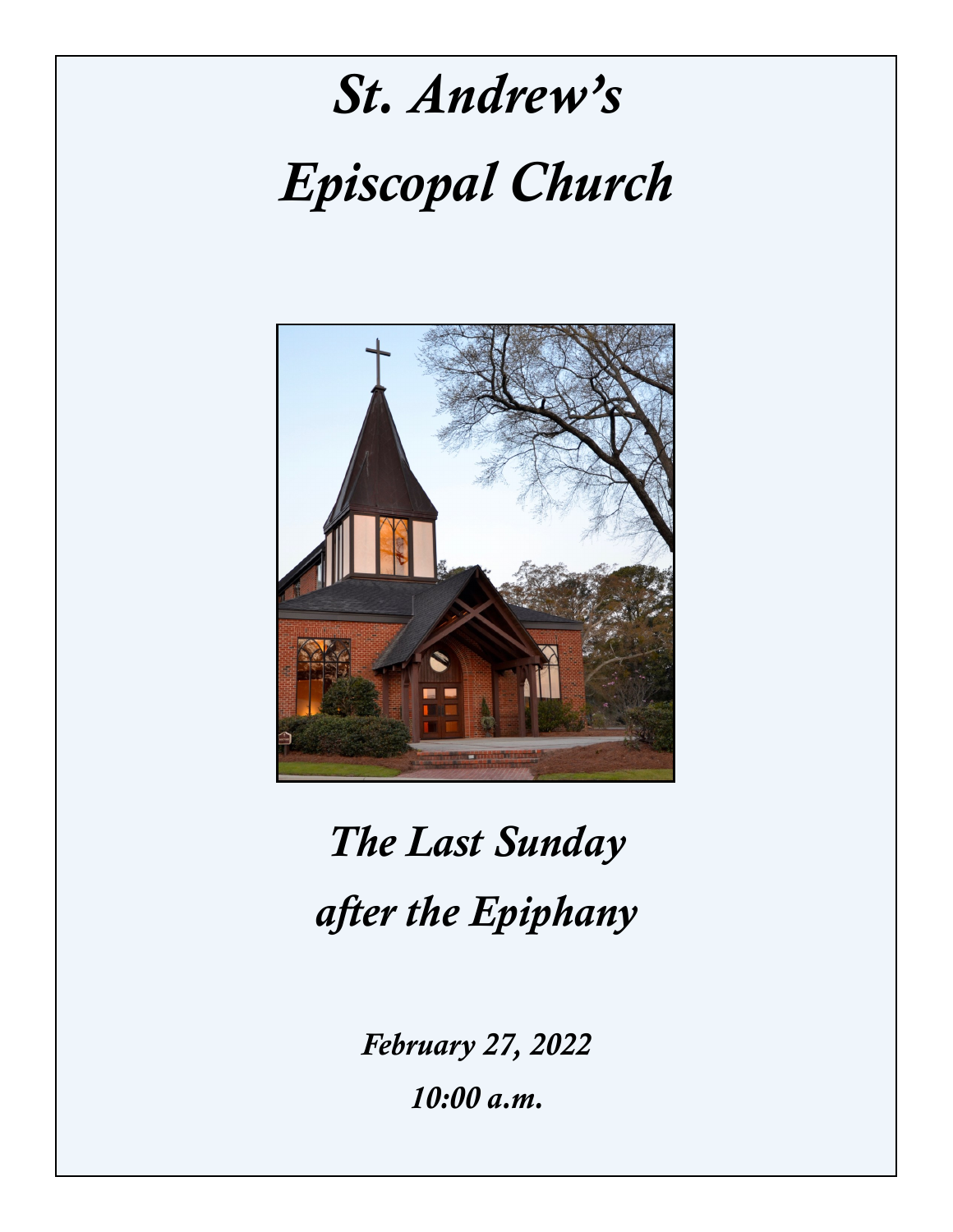### The Liturgy of the Word

### Prelude: Organ Voluntary

| Hymn    |                                             |                      | <b>Book of Common Prayer</b>  |  |
|---------|---------------------------------------------|----------------------|-------------------------------|--|
| 135     | Songs of thankfulness and praise            |                      |                               |  |
|         | <b>Opening Sentences and Collect</b>        |                      | pg. 355                       |  |
| S-280   | Gloria                                      |                      |                               |  |
|         | <b>First Lesson</b>                         |                      | Exodus 34:29-35               |  |
|         | Psalm                                       |                      | 99                            |  |
|         | Second Lesson                               |                      | 2 Corinthians 3: 12-4: 2      |  |
| 665     | All my hope on God is founded, V. 1-2       |                      |                               |  |
|         | Gospel                                      |                      | Luke 9: 28-36, [37-43a]       |  |
| 665     | All my hope on God is founded, V. 3         |                      |                               |  |
|         | The Homily                                  |                      | The Rev. George H. Greer, Jr. |  |
|         | The Nicene Creed                            |                      |                               |  |
|         | The Prayers of the People<br>The Confession |                      | Facing Page<br>p. 359         |  |
|         | The Peace                                   |                      |                               |  |
|         |                                             | The Holy Communion   |                               |  |
|         | The Offeratory                              |                      |                               |  |
|         | Organ Voluntary                             |                      |                               |  |
|         | Doxology                                    |                      |                               |  |
|         | The Great Thanksgiving                      | Eucharistic Prayer B | p. 367                        |  |
| $S-130$ | Sanctus                                     |                      |                               |  |
| $S-155$ | Fraction                                    |                      |                               |  |
|         | The Lord's Prayer                           |                      | p. 364                        |  |
|         | Spiritual Communion Prayer                  |                      |                               |  |
|         | Administration of Blessed Sacrament         |                      |                               |  |
|         | Organ Voluntary                             |                      |                               |  |
|         | Post Communion Prayer                       |                      | p. 365                        |  |
|         | <b>Final Blessing</b>                       |                      |                               |  |
| 137     | O wondrous type! O vision fair              |                      |                               |  |
|         | Dismissal                                   |                      |                               |  |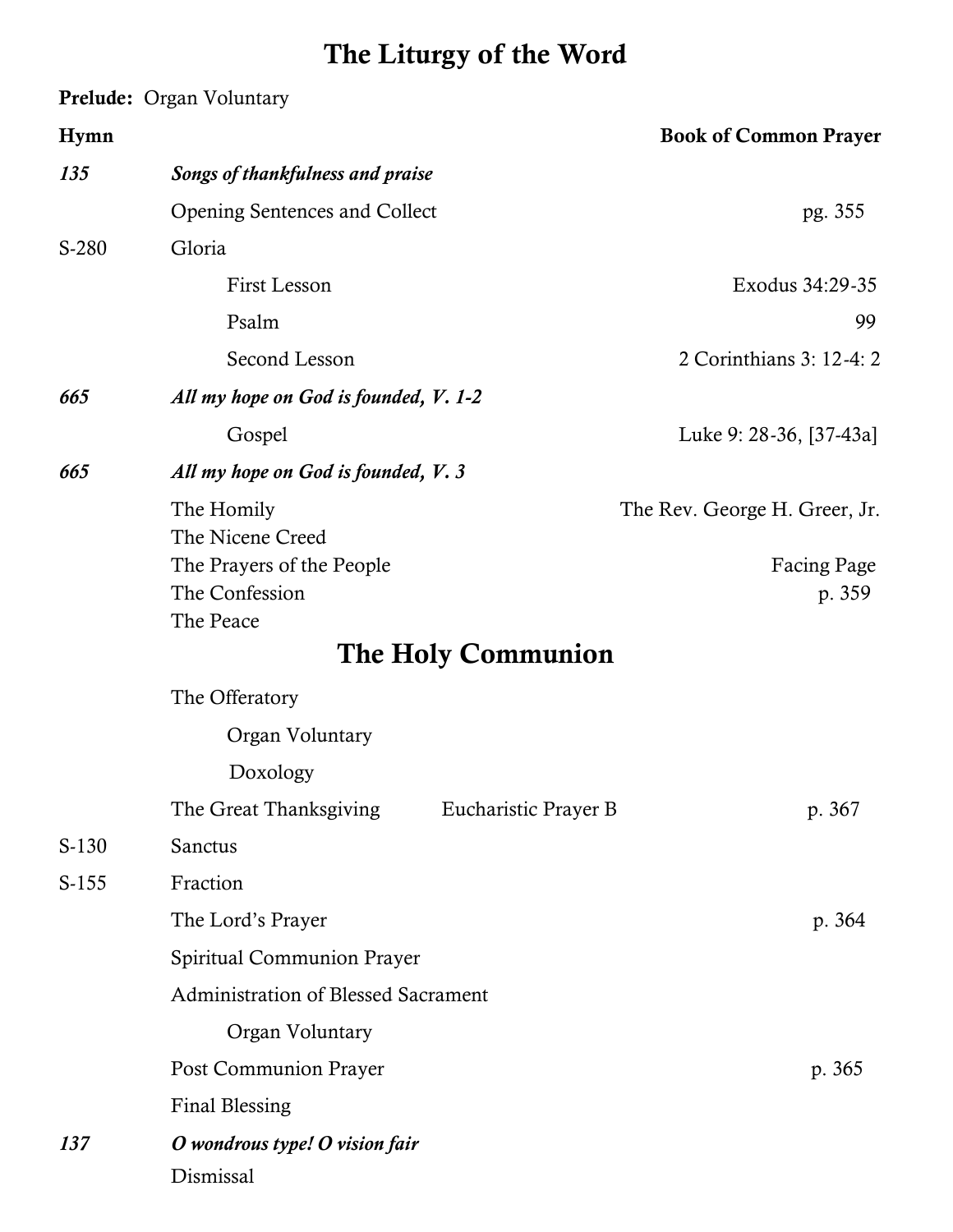### Prayers of the People

### Transfiguration of Our Lord Year C

Formed by the word and promise of God, let us pray that the merciful glory of God, manifest in all the earth, may drive away all darkness and the God's providence lead all people from death into life, saying: Lord, in your mercy, hear our prayer.

For the church of Christ, that knowing now only in part it may wait in humility and joy to see your full light, Lord, in your mercy, hear our prayer.

For all priests, that they may speak clearly of your Christ, transfiguring the words of ancient prophets, Lord, in your mercy, hear our prayer.

For us all as we begin to keep Lent, that your word may transfigure our lives, Lord, in your mercy, hear our prayer.

For the sick… the dying… for those seeking spiritual guidance…for all who have asked for prayer… May your healing light shine through their darkness. Lord, in your mercy, hear our prayer.

For all who have died…for those who mourn the passing of a loved one… for those who died with no one to mourn them... Lord, in your mercy, hear our prayer.

For the nations of the earth and for their leaders, that they may learn the ways of your peace, Lord, in your mercy, hear our prayer.

For all those who seek you, not knowing your name, that they will find that your everlasting mercy has enlightened them and called them by name, Lord, in your mercy, hear our prayer.

For the protection of our men and women in harms way; when Abraham left his native land and departed from his people you kept him safe through all his journeys. Protect our soldiers. Be their constant companion and their strength in battle, their refuge in every adversity. Guide them, O Lord, that they may return home safely. Lord, in your mercy, hear our prayer.

O God, make the door of this house wide enough to receive all who need human love and fellowship, but narrow enough to shut out all envy, pride, and strife. Make this threshold smooth enough to be no stumbling block to children, or to straying feet, but rugged and strong enough to turn back the tempter's power. God, make the door of this house the gateway to your eternal kingdom. Lord, in your mercy, hear our prayer.

### *The celebrant adds the concluding collect.*

Before you, O God, are all our prayers and all our needs. You are our life and light, our mercy and hope and our ever-dawning day. Hear us through your Son, Jesus Christ our Lord.